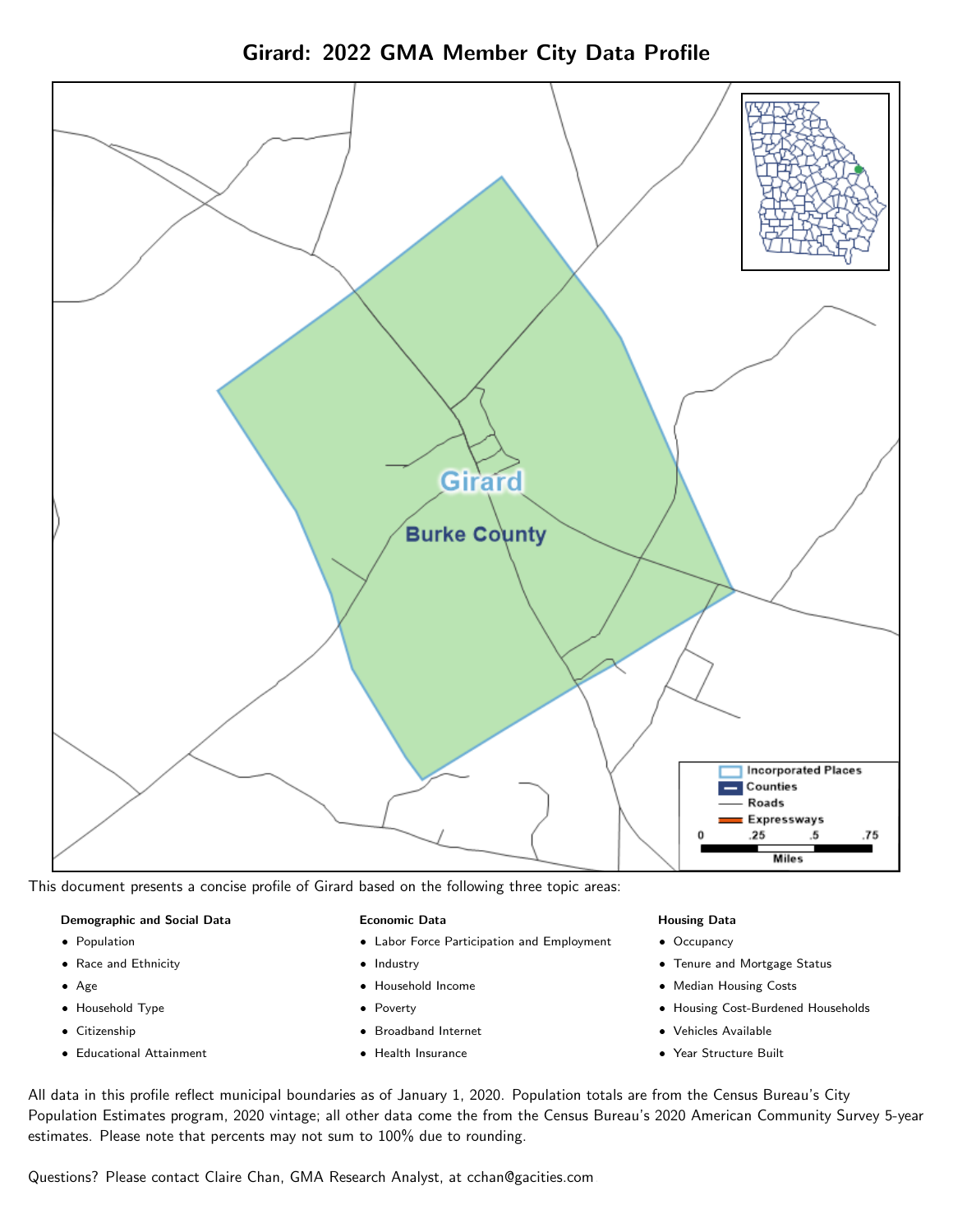# Girard: Demographic and Social





# **Citizenship**

| <b>Native Born</b><br>100% |  |
|----------------------------|--|

Race and Ethnicity



Source: U.S. Census Bureau, City Population Estimates, 2020 vintage Source: American Community Survey, 2020 5-year estimates, table B03002

# Household Type



Source: American Community Survey, 2020 5-year estimates, table B01001 Source: American Community Survey, 2020 5-year estimates, table B11001

## Educational Attainment



Source: American Community Survey, 2020 5-year estimates, table B05002 Source: American Community Survey, 2020 5-year estimates, table B15002

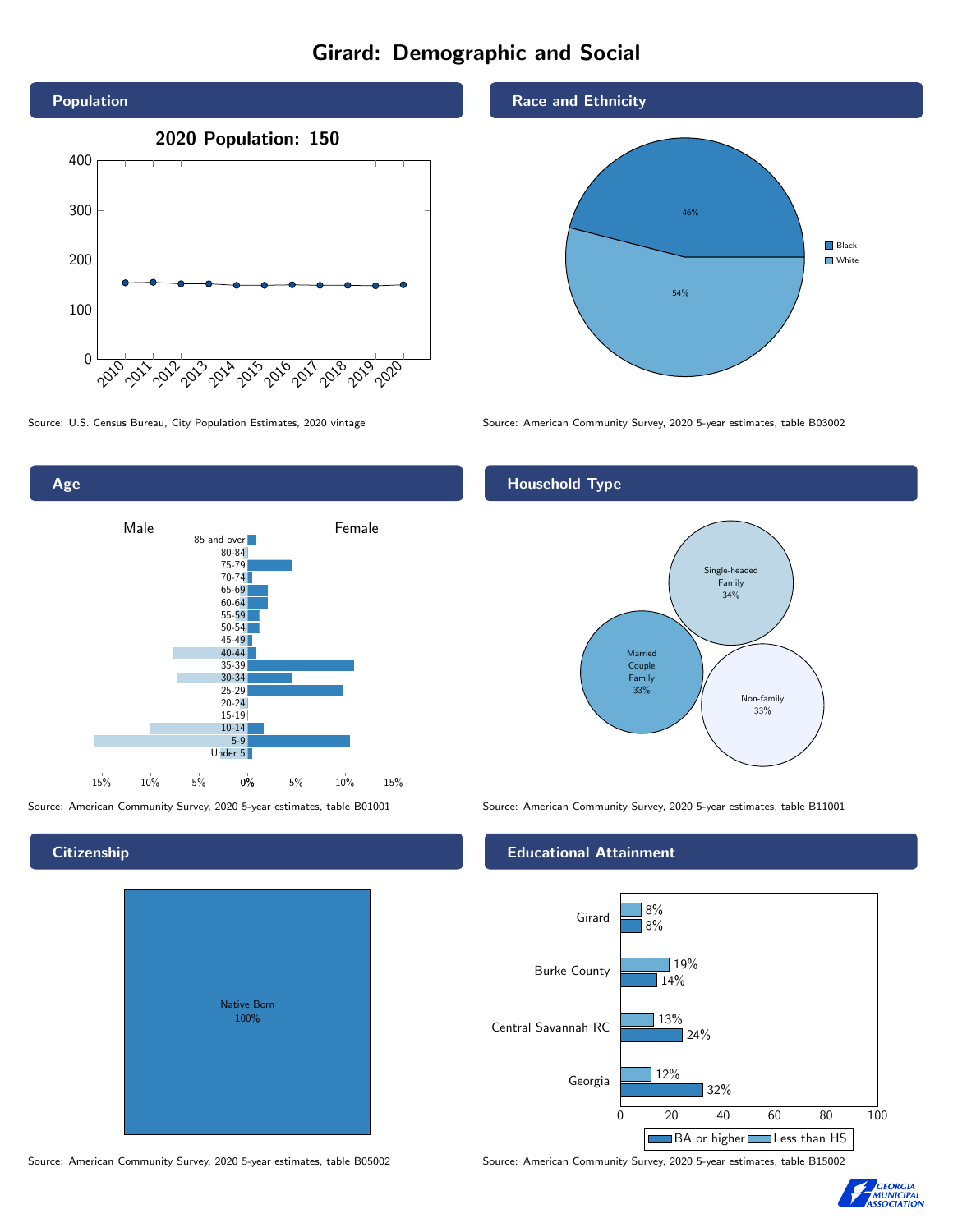# Girard: Economic



Source: American Community Survey, 2020 5-year estimates, table B23001 Note: Unemployment rate is based upon the civilian labor force.

## Industry

| Agriculture, forestry, fishing and hunting, and mining      | $0\%$ |
|-------------------------------------------------------------|-------|
| Construction                                                | 9%    |
| Manufacturing                                               | 24%   |
| <b>Wholesale Trade</b>                                      | $0\%$ |
| Retail Trade                                                | 9%    |
| Transportation and warehousing, and utilities               |       |
| Information                                                 | $0\%$ |
| Finance and insurance, real estate, rental, leasing         |       |
| Professional, scientific, mgt, administrative, waste mgt    |       |
| Educational services, and health care and social assistance | 4%    |
| Arts, entertainment, recreation, accommodation, food        | 3%    |
| service                                                     |       |
| Other services, except public administration                |       |
| Public administration                                       |       |

Source: American Community Survey, 2020 5-year estimates, table C24030



Source: American Community Survey, 2020 5-year estimates, tables B19013 and B19025 Source: American Community Survey, 2020 5-year estimates, table B17010



Source: American Community Survey, 2020 5-year estimates, table B28002 Source: American Community Survey, 2020 5-year estimates, table B18135

Poverty



## Health Insurance